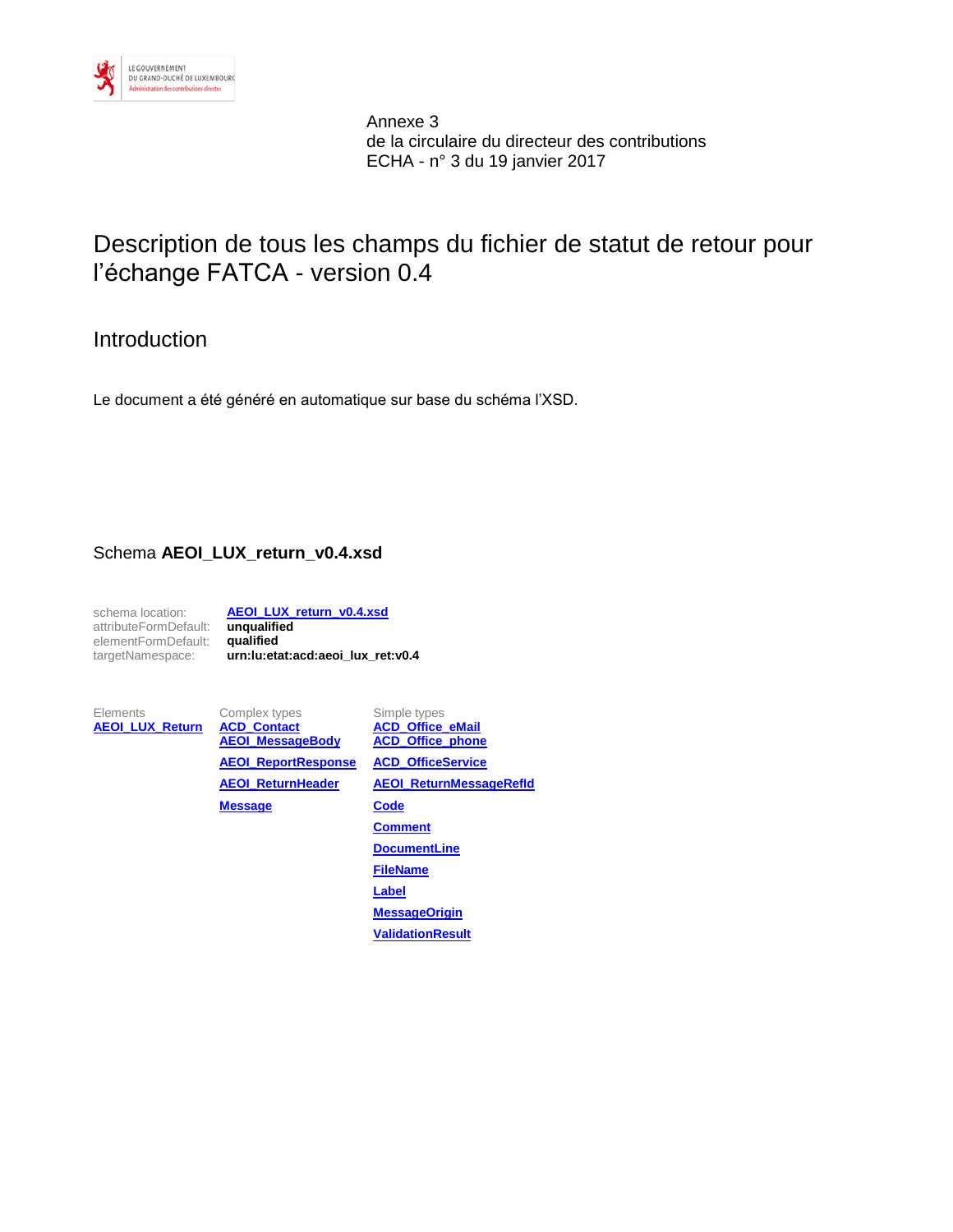### <span id="page-1-0"></span>element **AEOI\_LUX\_Return**

| diagram    | $=$ attributes<br>version<br>AEOI LUX return message<br>schema Version<br>AEOI_LUX_Return 白<br>aeoi_ret:AEOI_ReturnHeader 由<br>aeoi_ret:AEOI_MessageBody 由   |  |  |  |  |  |
|------------|--------------------------------------------------------------------------------------------------------------------------------------------------------------|--|--|--|--|--|
| namespace  | urn:lu:etat:acd:aeoi_lux_ret:v0.4                                                                                                                            |  |  |  |  |  |
| properties | complex<br>content                                                                                                                                           |  |  |  |  |  |
| children   | aeoi_ret:AEOI_ReturnHeader aeoi_ret:AEOI_MessageBody                                                                                                         |  |  |  |  |  |
| attributes | Fixed<br>Annotation<br>Use<br>Default<br>Name<br>Type<br>xsd:string<br>documentation<br>version<br><b>AEOI LUX</b><br>return<br>message<br>schema<br>Version |  |  |  |  |  |

#### <span id="page-1-2"></span>attribute **AEOI\_LUX\_Return/@version**

| type       | xsd:string                                              |
|------------|---------------------------------------------------------|
| annotation | documentation<br>AEOI LUX return message schema Version |

### <span id="page-1-1"></span>element **AEOI\_LUX\_Return/AEOI\_ReturnHeader**

| diagram    | aeoi_ret:AEOI_ReturnHeader<br>aeoi_ret:AEOI_ReturnMessageR<br>aeoi_ret:AEOI_ReturnHeader E<br>----<br>$-1$<br>aeoi_ret:ACD_Contact <b>F</b> |
|------------|---------------------------------------------------------------------------------------------------------------------------------------------|
| namespace  | urn:lu:etat:acd:aeoi lux ret:v0.4                                                                                                           |
| type       | aeoi_ret:AEOI_ReturnHeader                                                                                                                  |
| properties | complex<br>content                                                                                                                          |
| children   | aeoi_ret:AEOI_ReturnMessageRefId aeoi_ret:ACD_Contact                                                                                       |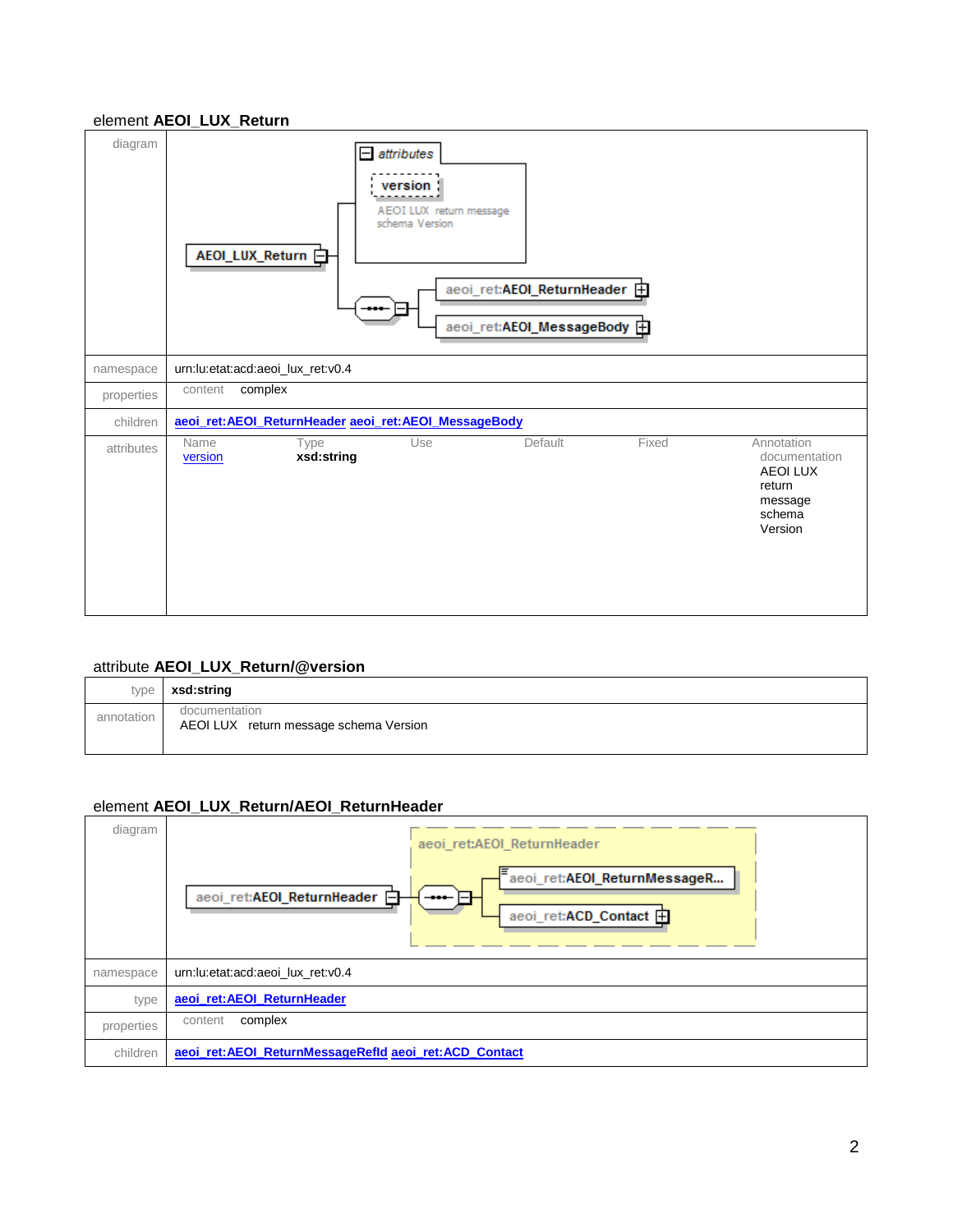### <span id="page-2-1"></span>element **AEOI\_LUX\_Return/AEOI\_MessageBody**

| diagram    | aeoi_ret:AEOI_MessageBody<br>aeoi_ret:AEOI_ReportResponse <b>H</b><br>aeoi_ret:AEOI_MessageBody <b>□</b><br>---- 1-1<br>aeoi_ret:Message <b>H</b><br>$\bullet$<br>000 |
|------------|-----------------------------------------------------------------------------------------------------------------------------------------------------------------------|
| namespace  | urn:lu:etat:acd:aeoi lux ret:v0.4                                                                                                                                     |
| type       | aeoi_ret:AEOI_MessageBody                                                                                                                                             |
| properties | complex<br>content                                                                                                                                                    |
| children   | aeoi ret: AEOI ReportResponse aeoi ret: Message                                                                                                                       |

#### <span id="page-2-0"></span>complexType **ACD\_Contact**



#### <span id="page-2-2"></span>element **ACD\_Contact/OfficeEmail**

| diagram    | lΞ<br>aeoi_ret:OfficeEmail        |  |  |  |
|------------|-----------------------------------|--|--|--|
| namespace  | urn:lu:etat:acd:aeoi lux ret:v0.4 |  |  |  |
| type       | aeoi ret:ACD Office eMail         |  |  |  |
| properties | simple<br>content                 |  |  |  |

#### <span id="page-2-3"></span>element **ACD\_Contact/OfficePhone**

| diagram    | ⋿<br>aeoi_ret:OfficePhone         |  |  |  |
|------------|-----------------------------------|--|--|--|
| namespace  | urn:lu:etat:acd:aeoi_lux_ret:v0.4 |  |  |  |
| type       | aeoi_ret:ACD_Office_phone         |  |  |  |
| properties | simple<br>content                 |  |  |  |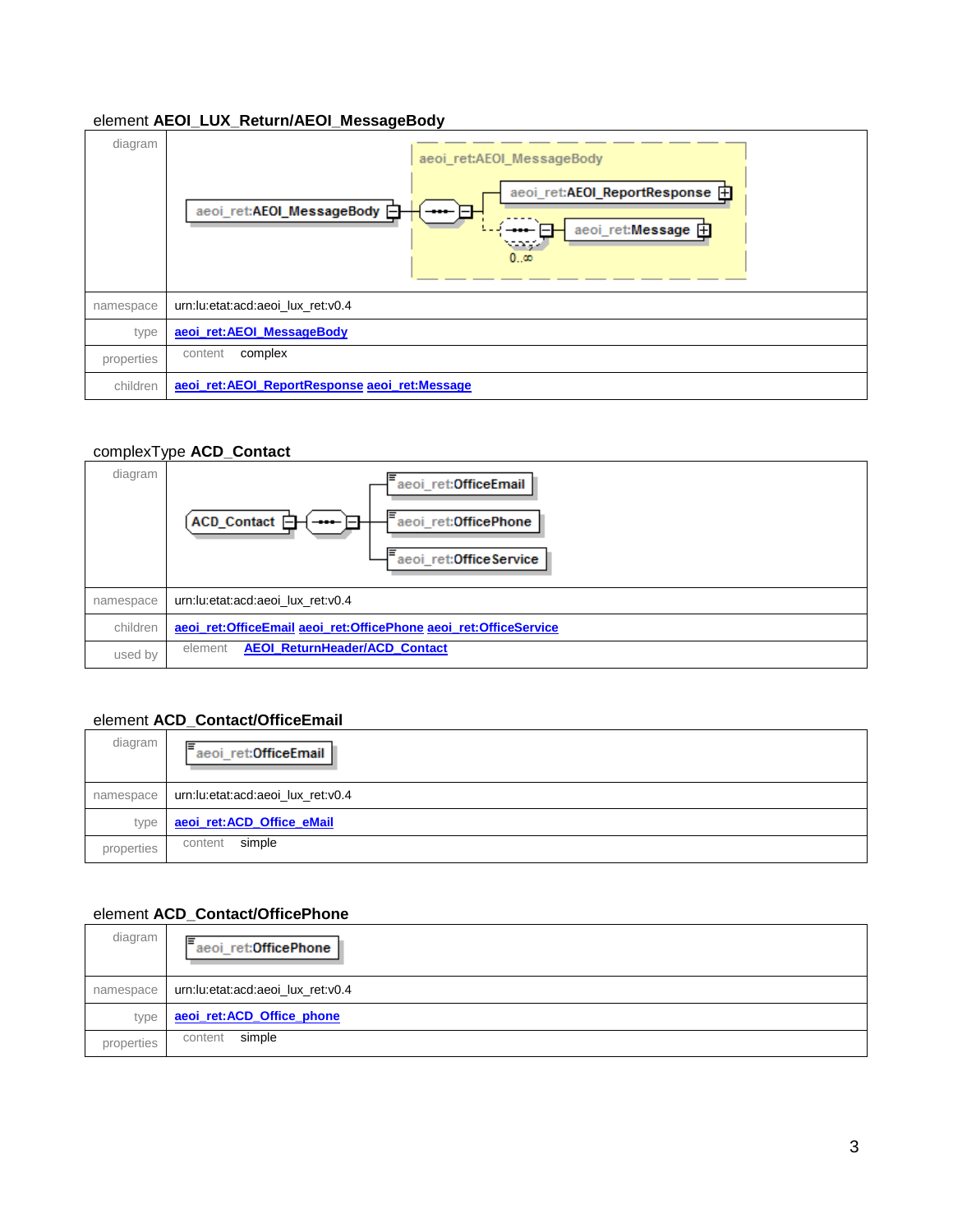### <span id="page-3-2"></span>element **ACD\_Contact/OfficeService**

| diagram    | ⋿<br>aeoi_ret:OfficeService       |  |  |  |
|------------|-----------------------------------|--|--|--|
| namespace  | urn:lu:etat:acd:aeoi lux ret:v0.4 |  |  |  |
| type       | aeoi_ret:ACD_OfficeService        |  |  |  |
| properties | simple<br>content                 |  |  |  |

#### <span id="page-3-0"></span>complexType **AEOI\_MessageBody**

| diagram   | aeoi_ret:AEOI_ReportResponse 田<br>AEOI_MessageBody <b>□</b><br>╼╍╾╞╤┯<br>aeoi_ret:Message 由<br>-<br>ww<br>$0\infty$ |
|-----------|---------------------------------------------------------------------------------------------------------------------|
| namespace | urn:lu:etat:acd:aeoi lux ret:v0.4                                                                                   |
| children  | aeoi_ret:AEOI_ReportResponse aeoi_ret:Message                                                                       |
| used by   | <b>AEOI LUX Return/AEOI MessageBody</b><br>element                                                                  |

#### <span id="page-3-1"></span>element **AEOI\_MessageBody/AEOI\_ReportResponse**

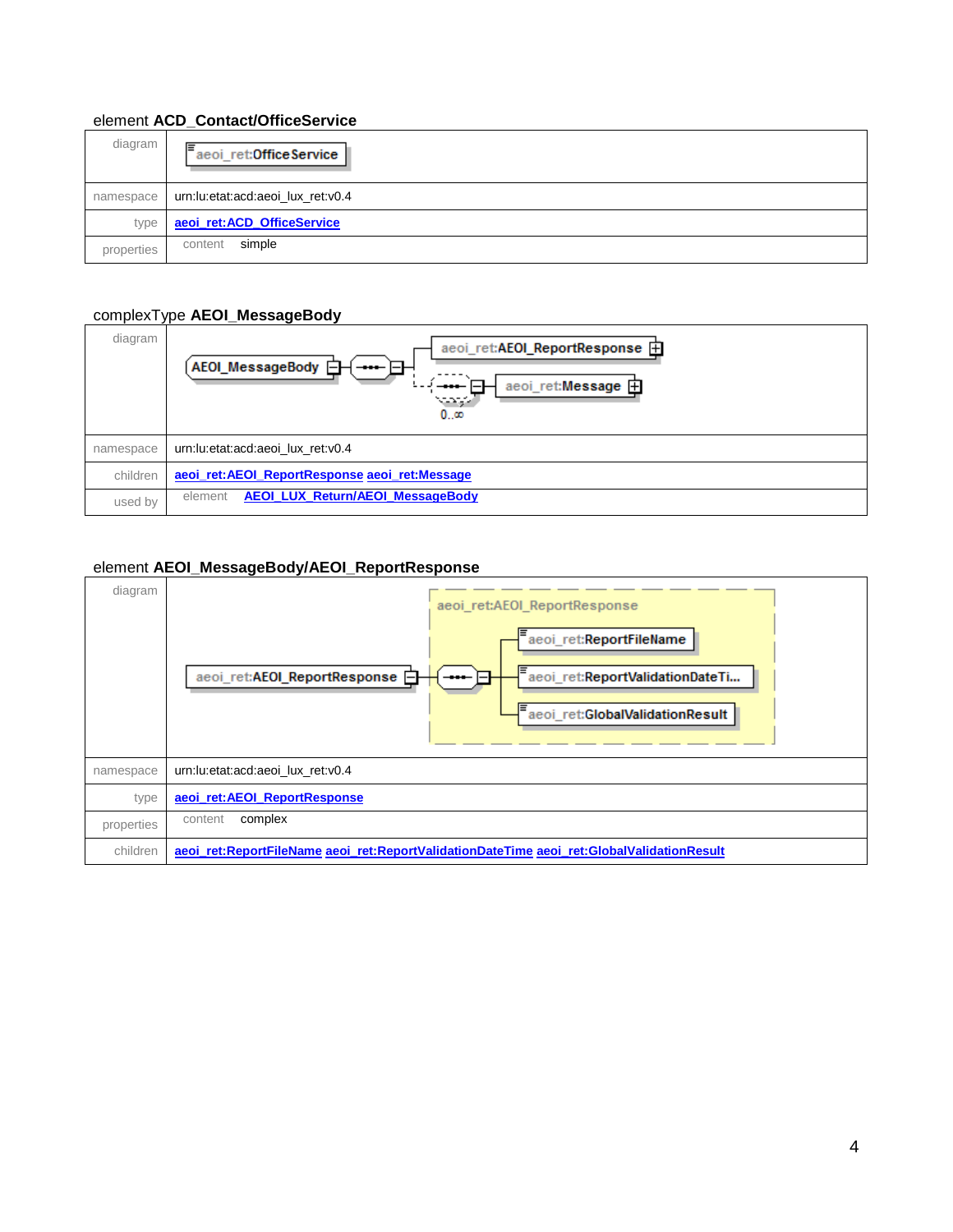#### <span id="page-4-1"></span>element **AEOI\_MessageBody/Message**



#### <span id="page-4-0"></span>complexType **AEOI\_ReportResponse**

| diagram   | aeoi_ret:ReportFileName<br>AEOI_ReportResponse <b>A</b><br>aeoi_ret:ReportValidationDateTi<br>$- \bullet \bullet \bullet -$<br>aeoi ret:GlobalValidationResult |  |
|-----------|----------------------------------------------------------------------------------------------------------------------------------------------------------------|--|
| namespace | urn:lu:etat:acd:aeoi lux ret:v0.4                                                                                                                              |  |
| children  | aeoi_ret:ReportFileName aeoi_ret:ReportValidationDateTime aeoi_ret:GlobalValidationResult                                                                      |  |
| used by   | <b>AEOI MessageBody/AEOI ReportResponse</b><br>element                                                                                                         |  |

#### <span id="page-4-2"></span>element **AEOI\_ReportResponse/ReportFileName**

| diagram | lΞ<br>aeoi_ret:ReportFileName                 |
|---------|-----------------------------------------------|
|         | namespace   urn:lu:etat:acd:aeoi_lux_ret:v0.4 |
| type    | aeoi ret:FileName                             |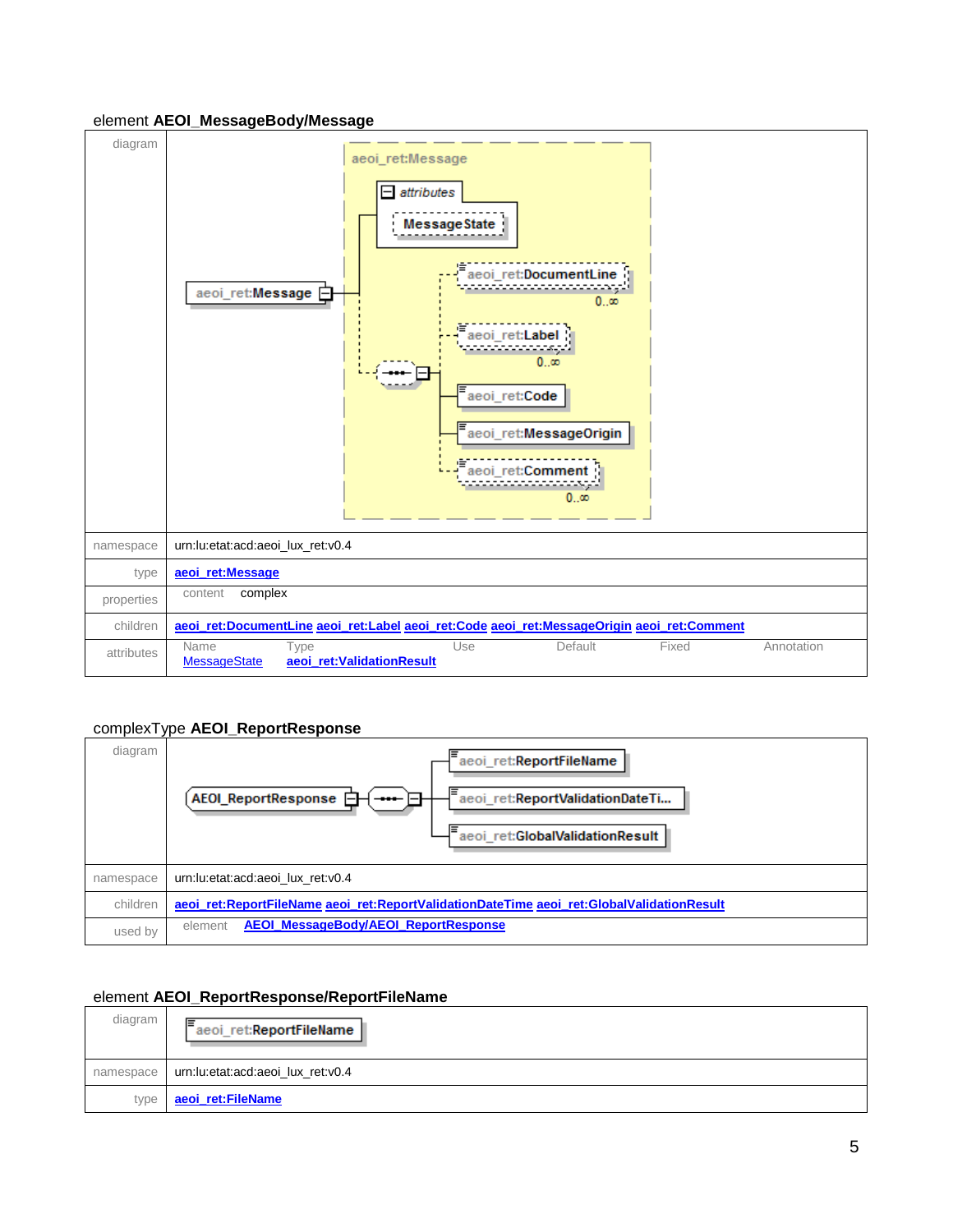|            | content | simple |
|------------|---------|--------|
| properties |         |        |
|            |         |        |

### <span id="page-5-2"></span>element **AEOI\_ReportResponse/ReportValidationDateTime**

| diagram    | aeoi_ret:ReportValidationDateTi   |  |  |  |
|------------|-----------------------------------|--|--|--|
| namespace  | urn:lu:etat:acd:aeoi_lux_ret:v0.4 |  |  |  |
| type       | xsd:string                        |  |  |  |
| properties | simple<br>content                 |  |  |  |

### <span id="page-5-3"></span>element **AEOI\_ReportResponse/GlobalValidationResult**

| diagram    | aeoi_ret:GlobalValidationResult                          |
|------------|----------------------------------------------------------|
| namespace  | urn:lu:etat:acd:aeoi_lux_ret:v0.4                        |
| type       | aeoi_ret:ValidationResult                                |
| properties | simple<br>content                                        |
| facets     | Kind<br>Value<br>Annotation<br><b>ACK</b><br>enumeration |
|            | <b>NACK</b><br>enumeration                               |
|            | <b>ERR</b><br>enumeration                                |
|            | VAL<br>enumeration                                       |
|            | <b>WAR</b><br>enumeration                                |

### <span id="page-5-0"></span>complexType **AEOI\_ReturnHeader**

| diagram   | aeoi_ret:AEOI_ReturnMessageR<br><b>AEOI ReturnHeader</b><br>aeoi_ret:ACD_Contact + |
|-----------|------------------------------------------------------------------------------------|
| namespace | urn:lu:etat:acd:aeoi lux ret:v0.4                                                  |
| children  | aeoi ret: AEOI ReturnMessageRefId aeoi ret: ACD Contact                            |
| used by   | <b>AEOI LUX Return/AEOI ReturnHeader</b><br>element                                |

### <span id="page-5-1"></span>element **AEOI\_ReturnHeader/AEOI\_ReturnMessageRefId**

| diagram    | lΞ<br>aeoi_ret:AEOI_ReturnMessageR       |
|------------|------------------------------------------|
| namespace  | urn:lu:etat:acd:aeoi lux ret:v0.4        |
| type       | aeoi_ret:AEOI_ReturnMessageRefld         |
| properties | simple<br>content                        |
| facets     | Annotation<br>Value<br>Kind<br>minLength |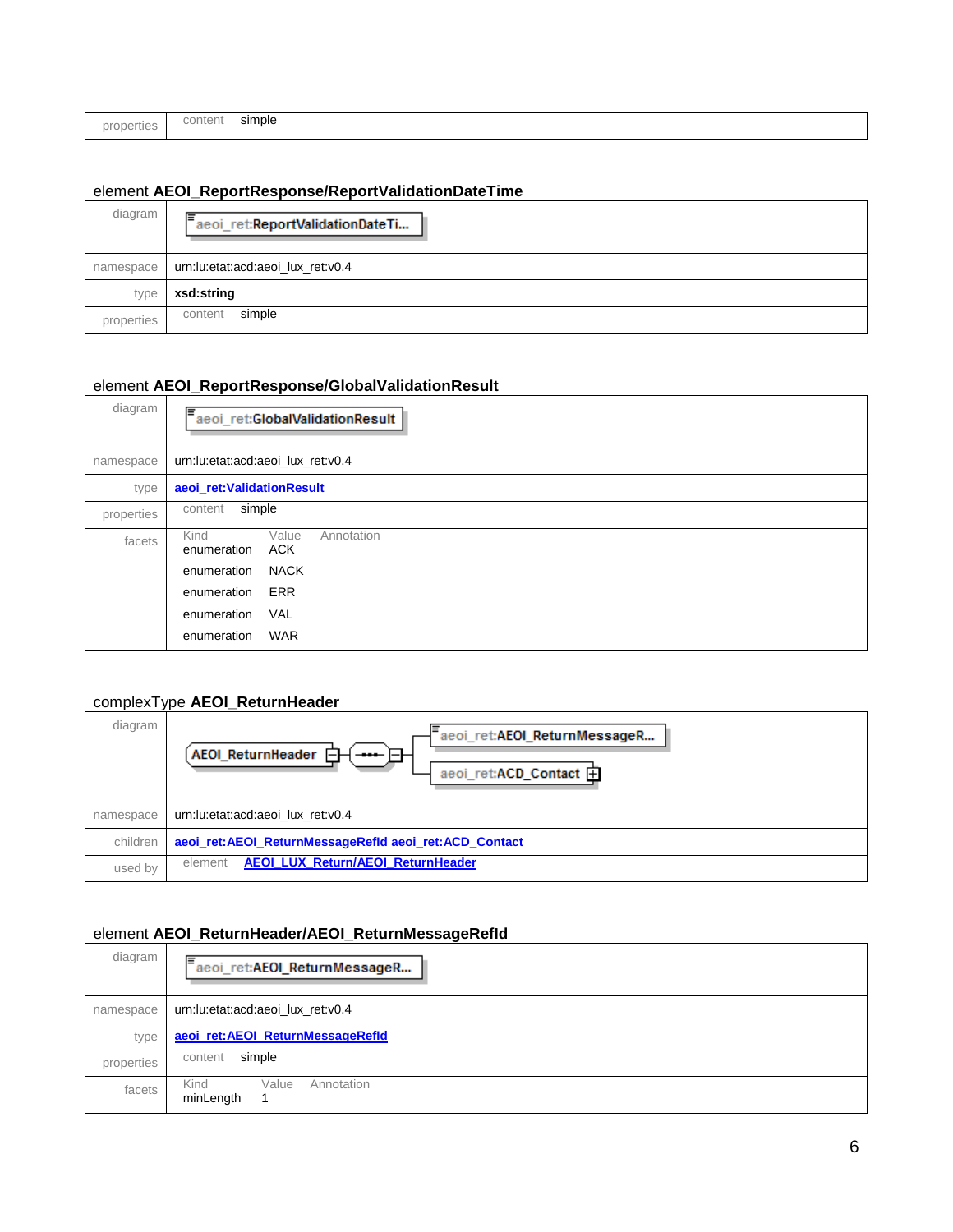| .<br>. | I UU |  |  |  |
|--------|------|--|--|--|

#### <span id="page-6-1"></span>element **AEOI\_ReturnHeader/ACD\_Contact**



#### <span id="page-6-0"></span>complexType **Message**

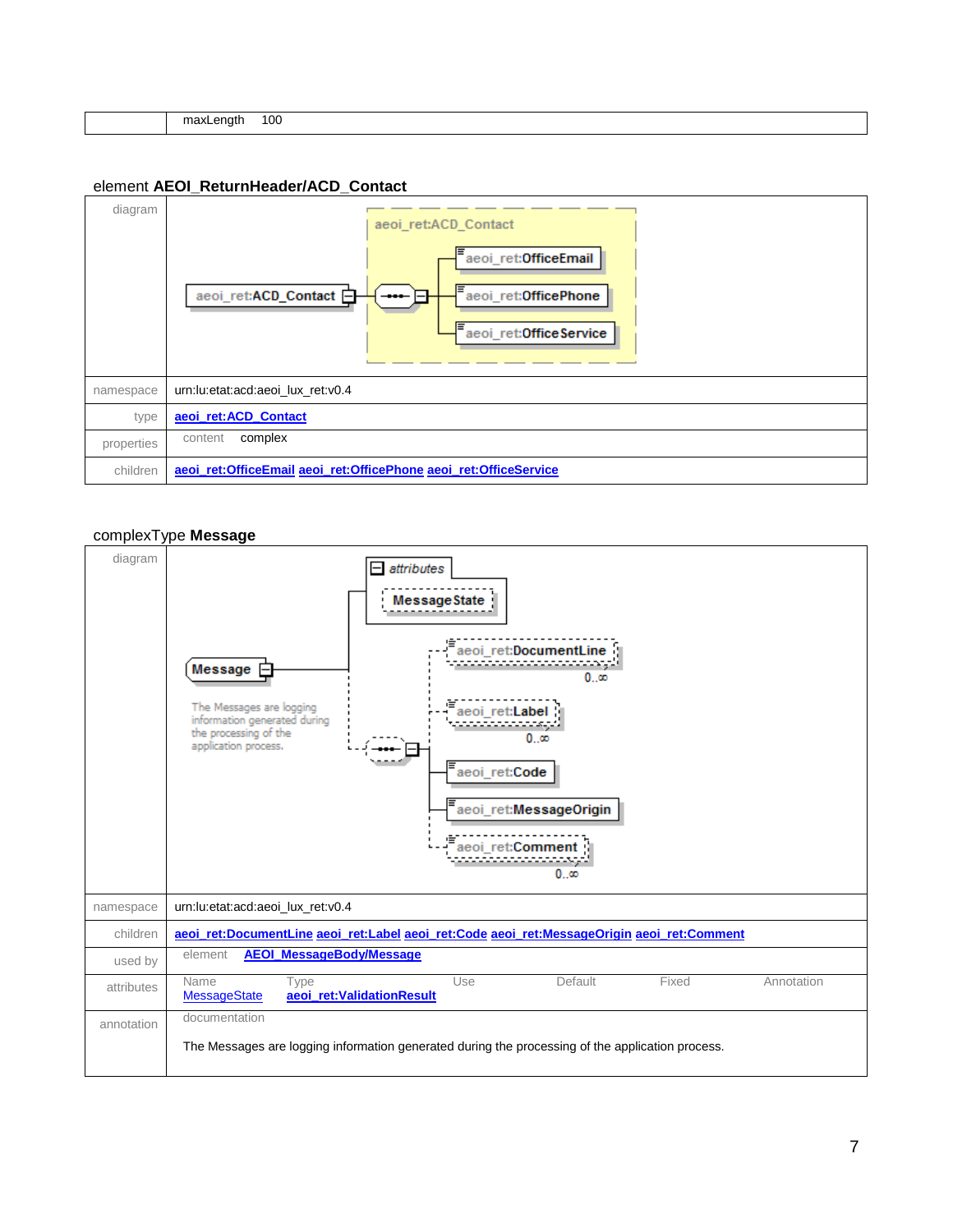### <span id="page-7-4"></span>attribute **Message/@MessageState**

| type   | aeoi_ret:ValidationResult |                            |
|--------|---------------------------|----------------------------|
| facets | Kind<br>enumeration       | Annotation<br>Value<br>ACK |
|        | enumeration               | NACK                       |
|        | enumeration               | ERR                        |
|        | enumeration               | <b>VAL</b>                 |
|        | enumeration               | WAR                        |

### <span id="page-7-0"></span>element **Message/DocumentLine**

| diagram    | aeoi_ret:DocumentLine<br>000                         |
|------------|------------------------------------------------------|
| namespace  | urn:lu:etat:acd:aeoi lux ret:v0.4                    |
| type       | aeoi_ret:DocumentLine                                |
| properties | minOcc 0<br>maxOcc<br>unbounded<br>simple<br>content |

### <span id="page-7-1"></span>element **Message/Label**

| diagram    | aeoi_ret:Label   J<br><u> TELEVISIONIS</u><br>$0\infty$ |
|------------|---------------------------------------------------------|
| namespace  | urn:lu:etat:acd:aeoi_lux_ret:v0.4                       |
| type       | aeoi_ret:Label                                          |
| properties | $minOcc$ 0<br>maxOcc<br>unbounded<br>simple<br>content  |

## <span id="page-7-2"></span>element **Message/Code**

| diagram    | lΞ<br>aeoi_ret:Code               |
|------------|-----------------------------------|
| namespace  | urn:lu:etat:acd:aeoi_lux_ret:v0.4 |
| type       | aeoi_ret:Code                     |
| properties | simple<br>content                 |

# <span id="page-7-3"></span>element **Message/MessageOrigin**

| diagram   | aeoi_ret:MessageOrigin            |
|-----------|-----------------------------------|
| namespace | urn:lu:etat:acd:aeoi_lux_ret:v0.4 |
| type      | aeoi ret:MessageOrigin            |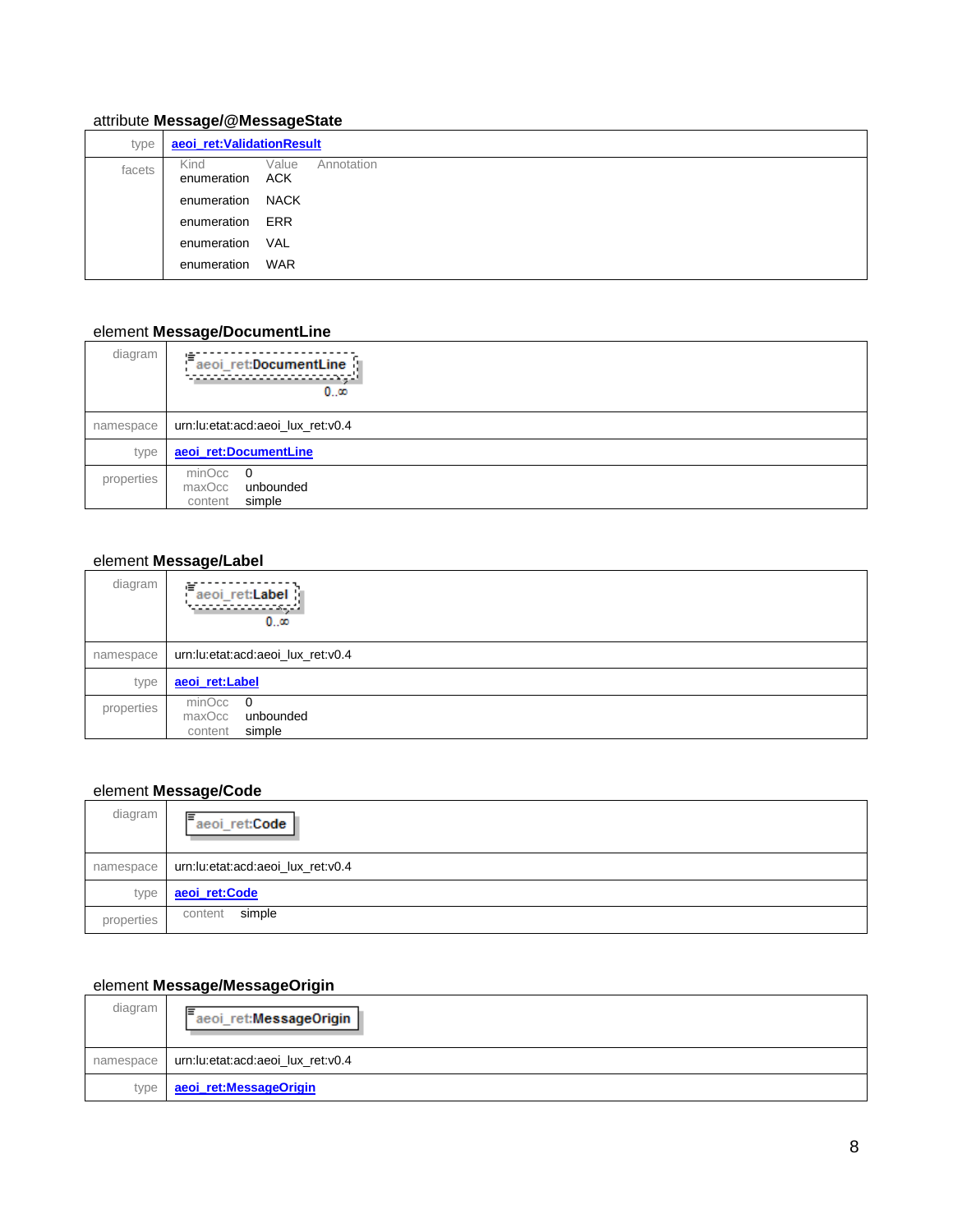|--|--|

### <span id="page-8-3"></span>element **Message/Comment**

| diagram    | 鴜<br>aeoi_ret:Comment  <br>.<br>0…∞                    |
|------------|--------------------------------------------------------|
| namespace  | urn:lu:etat:acd:aeoi_lux_ret:v0.4                      |
| type       | aeoi_ret:Comment                                       |
| properties | $minOcc$ 0<br>maxOcc<br>unbounded<br>simple<br>content |

### <span id="page-8-0"></span>simpleType **ACD\_Office\_eMail**

| namespace  | urn:lu:etat:acd:aeoi_lux_ret:v0.4                                     |
|------------|-----------------------------------------------------------------------|
| type       | xsd:string                                                            |
| properties | xsd:string<br>base                                                    |
| used by    | <b>ACD_Contact/OfficeEmail</b><br>element                             |
| annotation | documentation                                                         |
|            | The offices e-mail of the "Administration de Contributions Directes". |
|            |                                                                       |

# <span id="page-8-1"></span>simpleType **ACD\_Office\_phone**

| namespace  | urn:lu:etat:acd:aeoi_lux_ret:v0.4                                           |
|------------|-----------------------------------------------------------------------------|
| type       | xsd:string                                                                  |
| properties | xsd:string<br>base                                                          |
| used by    | <b>ACD_Contact/OfficePhone</b><br>element                                   |
| annotation | documentation                                                               |
|            | The offices phone number of the "Administration de Contributions Directes". |
|            |                                                                             |

### <span id="page-8-2"></span>simpleType **ACD\_OfficeService**

| namespace  | urn:lu:etat:acd:aeoi_lux_ret:v0.4                                                                  |
|------------|----------------------------------------------------------------------------------------------------|
| type       | xsd:string                                                                                         |
| properties | xsd:string<br>base                                                                                 |
| used by    | <b>ACD_Contact/OfficeService</b><br>element                                                        |
| annotation | documentation                                                                                      |
|            | The service of the "Administration de Contributions Directes" which is responsible of the message. |
|            |                                                                                                    |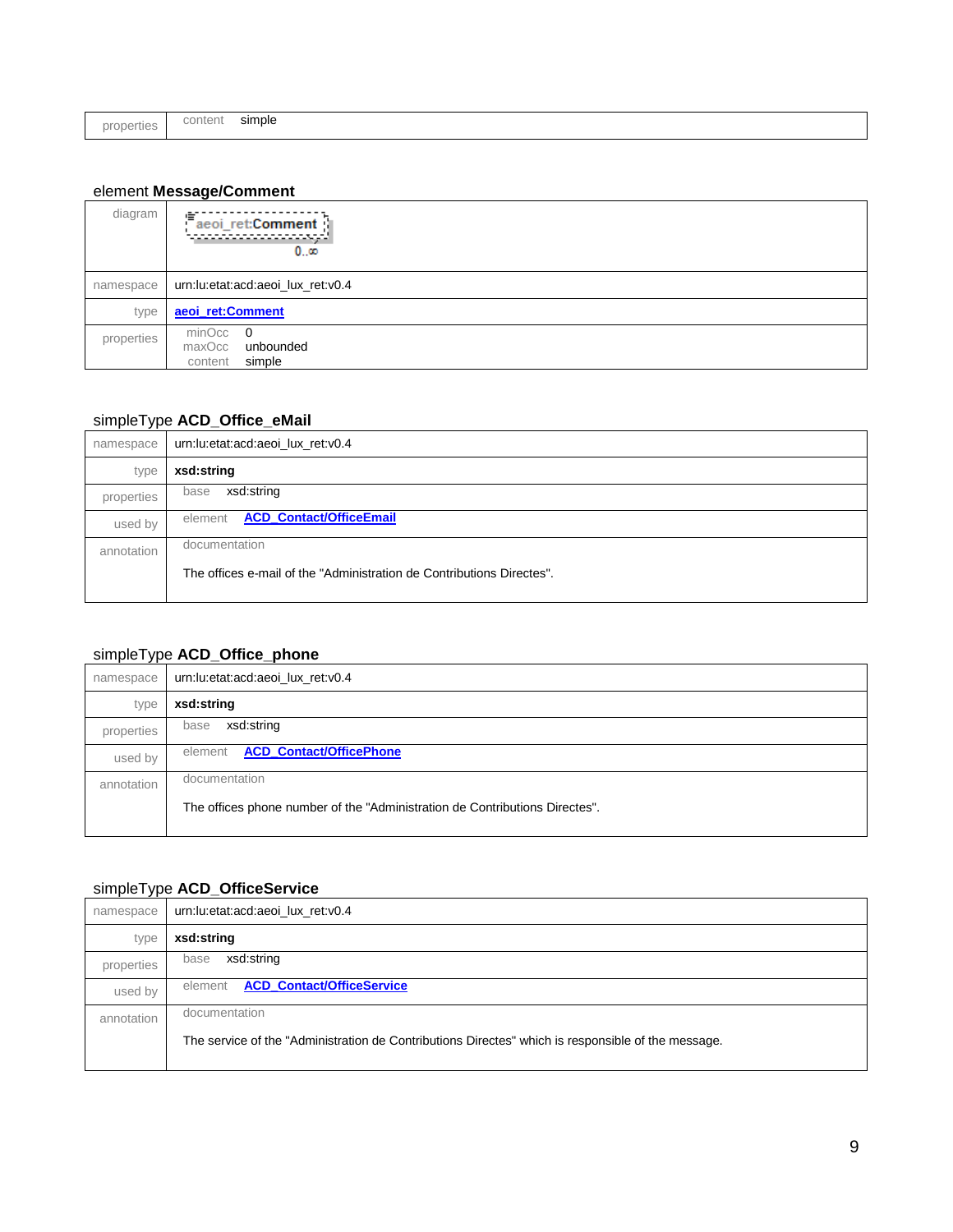### <span id="page-9-0"></span>simpleType **AEOI\_ReturnMessageRefId**

| namespace  | urn:lu:etat:acd:aeoi lux ret:v0.4                                                                                                                                                                                                                                                                                                                                                                                                                                          |
|------------|----------------------------------------------------------------------------------------------------------------------------------------------------------------------------------------------------------------------------------------------------------------------------------------------------------------------------------------------------------------------------------------------------------------------------------------------------------------------------|
| type       | restriction of <b>xsd:string</b>                                                                                                                                                                                                                                                                                                                                                                                                                                           |
| properties | xsd:string<br>base                                                                                                                                                                                                                                                                                                                                                                                                                                                         |
| used by    | AEOI_ReturnHeader/AEOI_ReturnMessageRefId<br>element                                                                                                                                                                                                                                                                                                                                                                                                                       |
| facets     | Annotation<br>Value<br>Kind<br>minLength                                                                                                                                                                                                                                                                                                                                                                                                                                   |
|            | maxLength<br>100                                                                                                                                                                                                                                                                                                                                                                                                                                                           |
| annotation | documentation<br>The AEOI_ReturnMessageRefld is the Automtaic Exchange of information main identifier on return message level and<br>must for each produced message be unique.<br>Expected Format: FATCA: \$GIIN_\$YEAR_MR_\$ID, where:<br>\$GINN is the Global IRS indentifier,<br>year is the reporting year (YYYY),<br>MR is the Block indication that this is an feedback message,<br>and ID a unique identification.<br>The ID will be generated by the system COFAT. |

### <span id="page-9-1"></span>simpleType **Code**

| namespace  | urn:lu:etat:acd:aeoi lux ret:v0.4                                          |
|------------|----------------------------------------------------------------------------|
| type       | xsd:string                                                                 |
| properties | xsd:string<br>base                                                         |
| used by    | <b>Message/Code</b><br>element                                             |
| annotation | documentation                                                              |
|            | The code is indicating the related validation code of the related message. |
|            |                                                                            |

### <span id="page-9-2"></span>simpleType **Comment**

| namespace  | urn:lu:etat:acd:aeoi_lux_ret:v0.4 |
|------------|-----------------------------------|
| type       | xsd:string                        |
| properties | xsd:string<br>base                |
| used by    | <b>Message/Comment</b><br>element |

# <span id="page-9-3"></span>simpleType **DocumentLine**

| namespace  | urn:lu:etat:acd:aeoi lux ret:v0.4                                                                                               |
|------------|---------------------------------------------------------------------------------------------------------------------------------|
| type       | xsd:string                                                                                                                      |
| properties | xsd:string<br>base                                                                                                              |
| used by    | <b>Message/DocumentLine</b><br>element                                                                                          |
| annotation | documentation                                                                                                                   |
|            | The document line indicates the line inside the received document on which the message refers to.<br>This field might be empty. |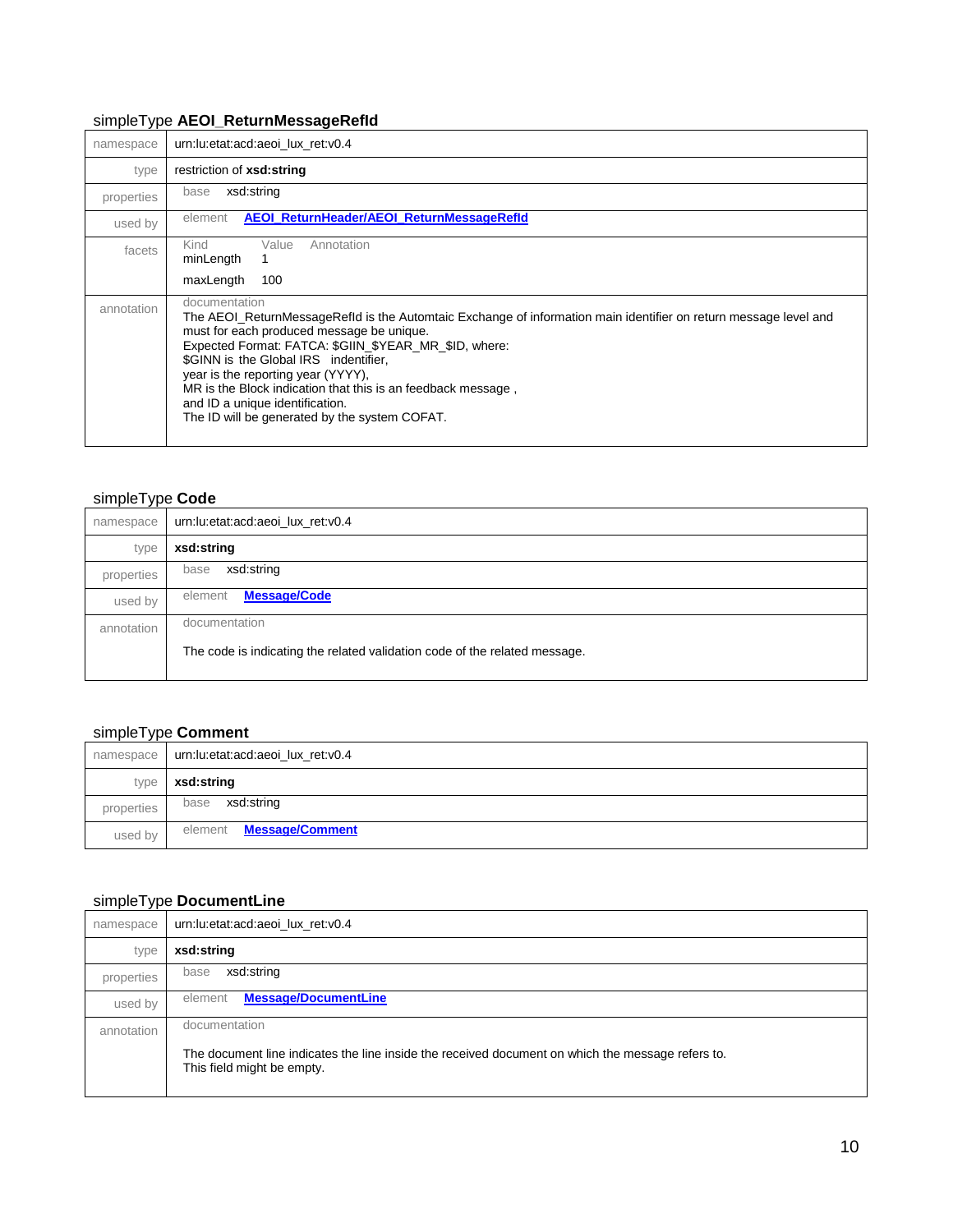### <span id="page-10-0"></span>simpleType **FileName**

| <b>J</b> I<br>namespace | urn:lu:etat:acd:aeoi lux ret:v0.4                           |
|-------------------------|-------------------------------------------------------------|
| type                    | xsd:token                                                   |
| properties              | xsd:token<br>base                                           |
| used by                 | <b>AEOI_ReportResponse/ReportFileName</b><br>element        |
| annotation              | documentation                                               |
|                         | The name of the received file which this message refers to. |
|                         |                                                             |

# <span id="page-10-1"></span>simpleType **Label**

| namespace  | urn:lu:etat:acd:aeoi_lux_ret:v0.4                                   |
|------------|---------------------------------------------------------------------|
| type       | xsd:string                                                          |
| properties | xsd:string<br>base                                                  |
| used by    | Message/Label<br>element                                            |
| annotation | documentation                                                       |
|            | The label is indicating a short description of the related message. |
|            |                                                                     |

### <span id="page-10-2"></span>simpleType **MessageOrigin**

| . .<br>namespace | urn:lu:etat:acd:aeoi lux ret:v0.4                                                                                            |
|------------------|------------------------------------------------------------------------------------------------------------------------------|
| type             | xsd:string                                                                                                                   |
| properties       | xsd:string<br>base                                                                                                           |
| used by          | <b>Message/MessageOrigin</b><br>element                                                                                      |
| annotation       | documentation                                                                                                                |
|                  | The MessageOrigin is indicating source in terms of module/service or application which generated the the related<br>message. |

# <span id="page-10-3"></span>simpleType **ValidationResult**

| namespace  | urn:lu:etat:acd:aeoi lux ret:v0.4                                                           |
|------------|---------------------------------------------------------------------------------------------|
| type       | restriction of xsd:string                                                                   |
| properties | xsd:string<br>base                                                                          |
| used by    | AEOI_ReportResponse/GlobalValidationResult<br>element<br>Message/@MessageState<br>attribute |
| facets     | Value<br>Annotation<br>Kind<br>enumeration<br>ACK                                           |
|            | <b>NACK</b><br>enumeration                                                                  |
|            | ERR<br>enumeration                                                                          |
|            | VAL<br>enumeration                                                                          |
|            | <b>WAR</b><br>enumeration                                                                   |